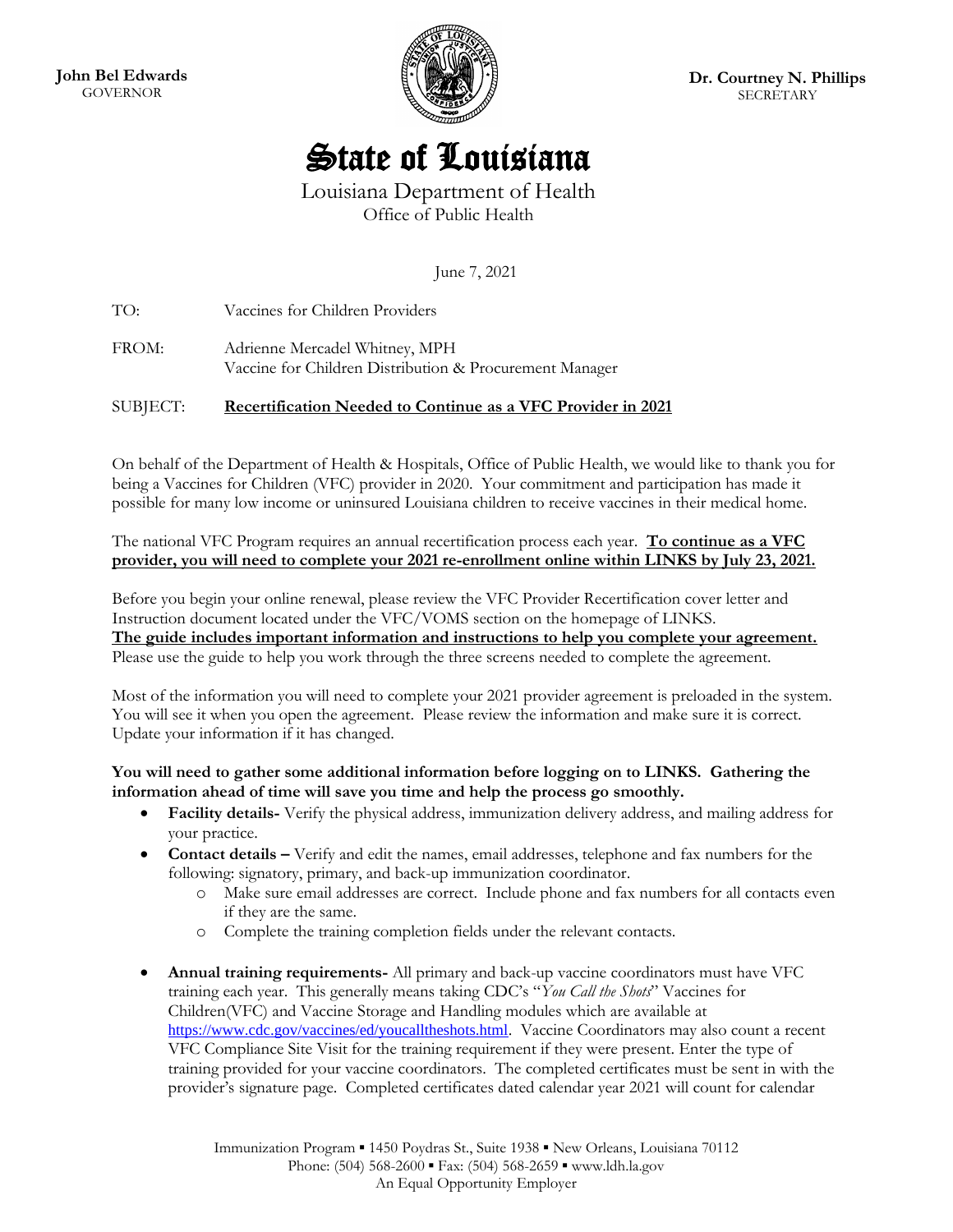years 2021 and 2022. Please put your facility's VFC pin number on all the pages. You may also email your certificate to your IQIP Immunization Consultant.

- **Shipping details –** Verify the days of the week and core business hours that staff is available to receive immunizations. It must be more than one day of the week and delivery times should be in increments of 4 hours. Include closure for lunch.
- **Immunization Offered –** Most providers will select "All ACIP Recommended Immunizations." If a provider is a specialty provider, (i.e. flu only clinics), they may check "Offers Selected Immunizations". If you are a specialty provider, select the reason and mark the immunizations provided.
- **Physician/Vaccinator details –** Verify the name, designation, and Louisiana State professional medical license number, Provider Medicaid Number, and National Provider ID (NPI) which are required for the physician signing the agreement.

**Completing the recertification process could take 20 minutes or longer depending on how many physicians are active with your practice.** You must complete all required fields in each section of the agreement to proceed to the next screen. The information you enter will be saved as you complete each screen. If you need to stop before you have completed the agreement, be sure to save the screen you are on so you can come back later and complete the process. You must complete all three screens of the online agreement before you submit it to the state. **To begin the recertification process, click on the VFC/VOMS icon on the LINKS home page for instructions.**

After you submit the online agreement, you must print the PDF Full, sign, and keep the original agreement on file at your clinic. The provider licensed in the State of Louisiana to prescribe immunizations and who is responsible for making decisions about clinic operations must sign all signature forms. **We will not accept signatures from any other office personnel.** Mail or fax to us the PDF Signature page (5) and the completed Annual Provider Training certificates of your primary and back-up coordinators. If we do not have all certificates and the signature page, your re-enrollment is considered incomplete. Please remember to put your VFC pin number on all the pages.

### **To ensure immunization ordering is not disrupted; DO NOT WAIT UNTIL THE LAST MINUTE TO COMPLETE YOUR ONLINE RE-ENROLLMENT!**

**We cannot approve your agreement until we review the submitted information. If we do not approve your agreement by July 23, 2021, you will not be able to order immunizations.**

If you have any questions concerning completion of these forms, please contact your Regional Immunization Consultant.

| Page 1:<br><b>Provider Agreement</b> |                                                                                                     |                               |
|--------------------------------------|-----------------------------------------------------------------------------------------------------|-------------------------------|
| <b>FIELD</b>                         | <b>DESCRI TION</b>                                                                                  | Information for each facility |
| <b>VFC PIN</b>                       | PIN pre-populates based on user login.<br>New providers will have a temporary PIN<br>assigned       |                               |
| <b>FACILITY NAME</b>                 | <b>Required</b>                                                                                     |                               |
| <b>Agreement signatory</b>           | <b>Required</b><br>Name of the medical director or equivalent<br>that will be signing the agreement |                               |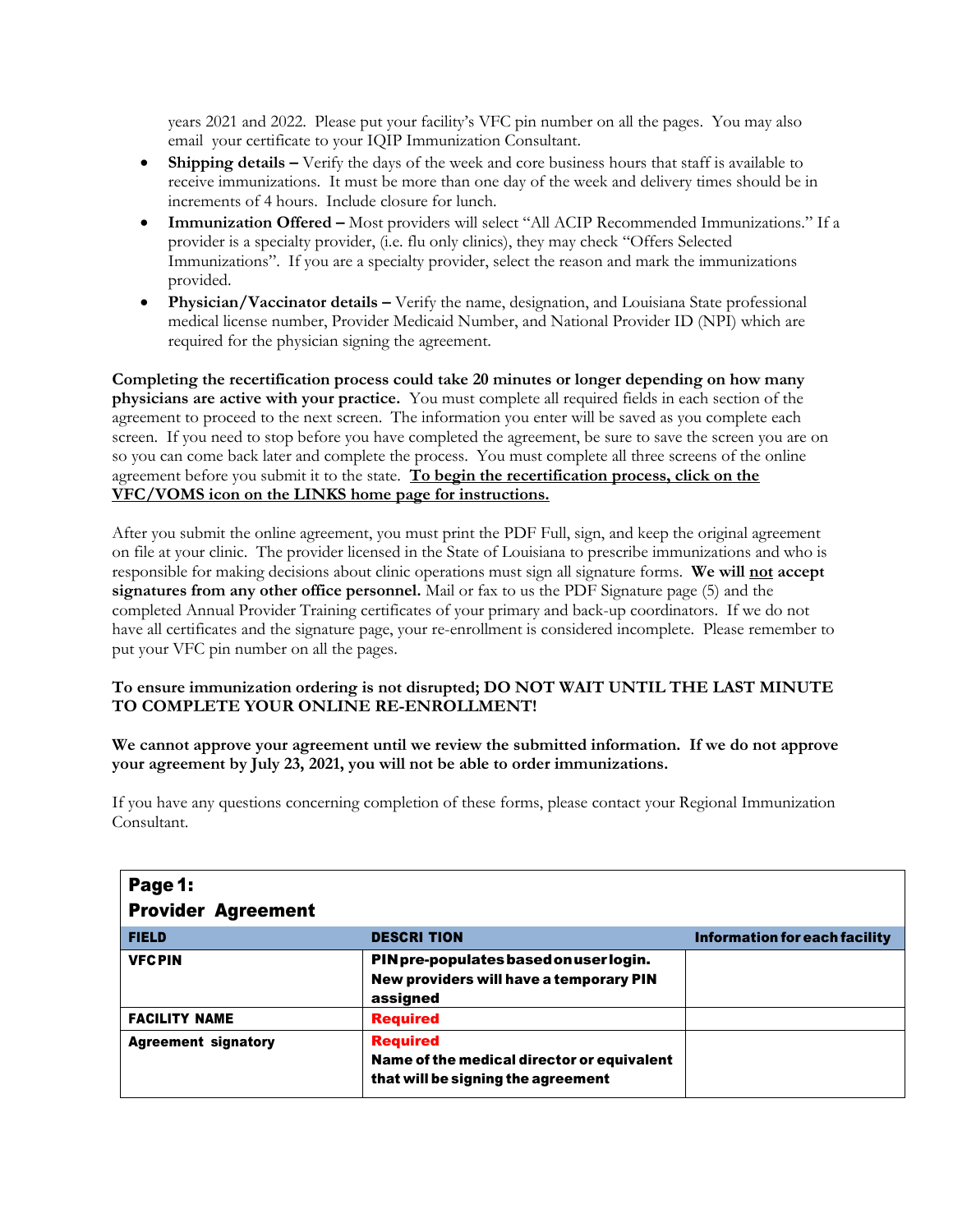| <b>Agreement signatory title</b>                                               | <b>Required</b><br>Title of the medical director or equivalent<br>that will be signing the agreement (MD,<br>APN, FNP, etc.) |  |
|--------------------------------------------------------------------------------|------------------------------------------------------------------------------------------------------------------------------|--|
| <b>FACILTY ADDRES</b>                                                          |                                                                                                                              |  |
| street address                                                                 | <b>Required</b><br>street address of facility                                                                                |  |
| street address 2                                                               | additional address information: e.g., suite<br>number                                                                        |  |
| <b>City</b>                                                                    | <b>Skipto Zip Code</b>                                                                                                       |  |
| <b>State</b>                                                                   | <b>Skipto Zip Code</b>                                                                                                       |  |
| <b>Parish</b>                                                                  | <b>Skipto Zip Code</b>                                                                                                       |  |
| zip code                                                                       | <b>Required</b><br>Entering a zp code will populate city, state,<br>and county.                                              |  |
| <b>Vaccine Delivery Address</b>                                                |                                                                                                                              |  |
| <b>Check if vaccine delivery</b><br>address is the same as facility<br>address | Select check box if delivery address is same as<br><b>FACILITY address</b>                                                   |  |
| street address                                                                 | <b>Required</b><br>street address of facility                                                                                |  |
| street address 2                                                               | additional address information: e.g., suite<br>number                                                                        |  |
| City                                                                           | <b>Skipto Zip Code</b>                                                                                                       |  |
| <b>VFC PIN</b>                                                                 | PIN pre-populates based on user login.<br>New providers will have a temporary PIN<br>assigned                                |  |
| <b>FACILITY NAME</b>                                                           | <b>Required</b>                                                                                                              |  |
| <b>Agreement signatory</b>                                                     | <b>Required</b><br>Name of the medical director or equivalent<br>that will be signing the agreement                          |  |
| <b>Agreement signatory title</b>                                               | <b>Required</b><br>Title of the medical director or equivalent<br>that will be signing the agreement (MD,<br>APN, FNP, etc.) |  |
| <b>FACILTY ADDRES</b>                                                          |                                                                                                                              |  |
| street address                                                                 | <b>Required</b><br>street address of facility                                                                                |  |
| street address 2                                                               | additional address information: e.g., suite<br>number                                                                        |  |
| <b>City</b>                                                                    | <b>Skipto Zip Code</b>                                                                                                       |  |
| <b>State</b>                                                                   | <b>Skipto Zip Code</b>                                                                                                       |  |
| parish                                                                         | <b>Skipto Zip Code</b>                                                                                                       |  |
| zip code                                                                       | <b>Required</b><br>Entering a zip code will populate city,<br>state, and county.                                             |  |
| <b>Vaccine Delivery Address</b>                                                |                                                                                                                              |  |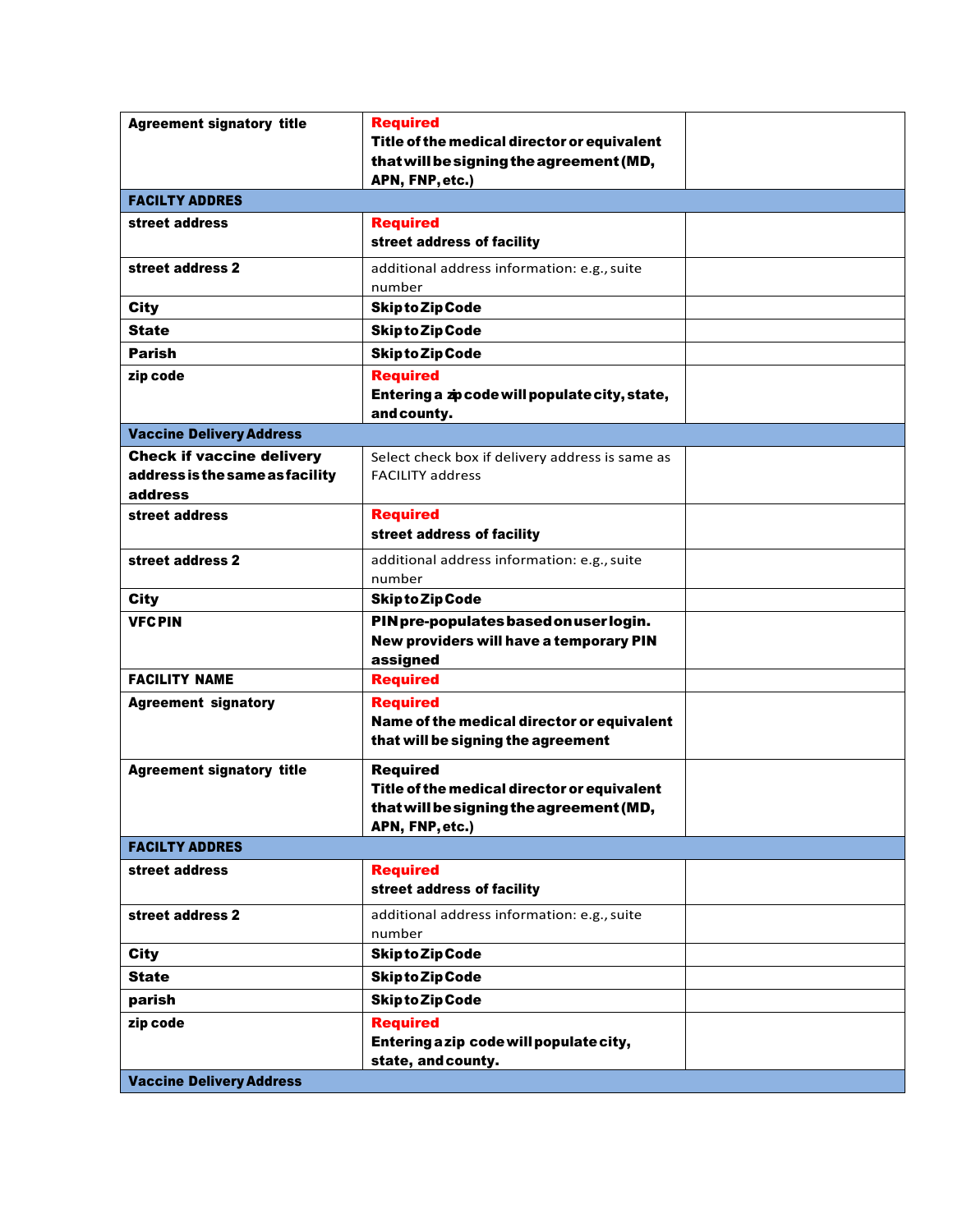| <b>Check if vaccine delivery</b><br>address is the same as facility<br>address        | Select check box if delivery address is same as<br><b>FACILITY address</b>                                                                                                                    |                                                                                                                                                                                            |
|---------------------------------------------------------------------------------------|-----------------------------------------------------------------------------------------------------------------------------------------------------------------------------------------------|--------------------------------------------------------------------------------------------------------------------------------------------------------------------------------------------|
| <b>All ACIP recommended</b><br>vaccines, or offers selected<br>vaccines               | <b>Required Select the appropriate radio</b><br>button based on the vaccine offered by<br>yourfacility                                                                                        | <b>Choose "All ACIP</b><br><b>Recommended Vaccines"</b><br>unless you have been<br>approved by the<br><b>Immunization Program as a</b><br>specialty provider or only<br>serve adolescents. |
| A defined population due to<br>practice specialty                                     | Question is available only if "offers select<br>vaccines" ischosen.<br>Select if your facility only serves a specialty<br>group of patients.<br>Enter specifics in comment box, e.g., Ob/Gyn. |                                                                                                                                                                                            |
| A specific age group within the<br>general population of children<br>aged 0-18 years. | Question is available only if "offers select<br>vaccines" is chosen. Select this if your facility<br>only serves a specific age group and enter the<br>age group served in comment box.       |                                                                                                                                                                                            |
| Select vaccines offered by a<br>specialty provider                                    | Question available if selected "offers select<br>vaccines". Select check boxes of vaccines<br>offered by the clinic.                                                                          |                                                                                                                                                                                            |
| <b>Shipping Information (refer</b><br>to user guide for<br>illustrations)             |                                                                                                                                                                                               |                                                                                                                                                                                            |
| <b>Days of operation</b>                                                              | <b>Required</b>                                                                                                                                                                               |                                                                                                                                                                                            |
| <b>HOURS OF OPERATION</b>                                                             | <b>Required</b><br>Adjust hours based on available to receive<br>shipments as needed Please include if<br>closed for lunch                                                                    |                                                                                                                                                                                            |
| <b>FACILITY TYPE</b>                                                                  | Required - select from dropdown list.                                                                                                                                                         |                                                                                                                                                                                            |

#### Page2:AuthorizedProvidersAdd/Editfielddescriptions

*List all the authorized providers within the practice (providers with prescribing privileges).*

| <b>FIED</b>                                                                                             | <b>DESCRI TION</b>                                                             |  |
|---------------------------------------------------------------------------------------------------------|--------------------------------------------------------------------------------|--|
| Last name<br><b>Name must be entered</b><br>exactly as it appears on the<br>provider's license.         | <b>Required</b><br>Enter last name as it appears on the<br>provider's license. |  |
| <b>FIRST NAME</b><br><b>Name must be entered</b><br>exactly as it appears on the<br>provider's license. | <b>Required</b><br>Enter first name as it appears on the<br>provider license.  |  |
| <b>TITLE</b>                                                                                            | <b>Required</b><br>Select title from dropdown list                             |  |
| <b>SPECIALITY</b>                                                                                       | <b>Required</b><br>Select specialty from drop down:                            |  |
| <b>ACTIVE WITH THISPRACTICE</b>                                                                         | <b>Required - Select appropriate radio button</b>                              |  |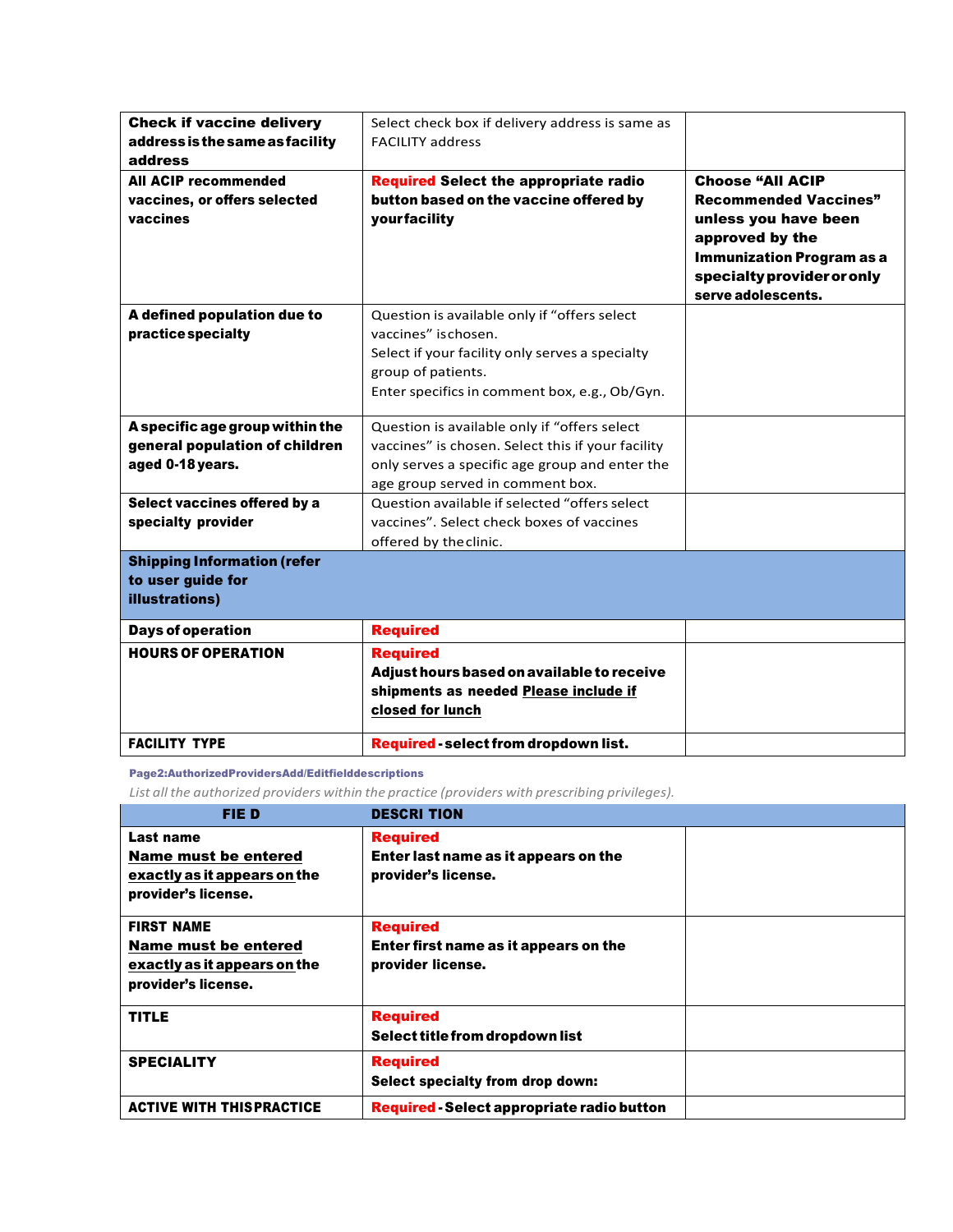| <b>MEDICAL LICENSE NUMBER</b>                              | <b>Required</b><br>ENTER MEDICAL LICENSE NUMBER OF<br><b>PROVIDER</b>                                                                        |  |
|------------------------------------------------------------|----------------------------------------------------------------------------------------------------------------------------------------------|--|
| <b>Provider Medicaid Number</b>                            | <b>Required</b>                                                                                                                              |  |
| <b>NPI NUMBER</b>                                          | <b>Required</b><br><b>ENTER NPI NUMBER OF PROVIDER</b>                                                                                       |  |
| <b>MEDICAL DIRECTOR OR</b><br><b>EQUIVILANT</b>            | SELECT RADIO BUTTON - Required<br>The selected provider will be listed as the<br>signatory party for the provider agreement.                 |  |
| <b>Page 3: Provider/Practice Profile field description</b> |                                                                                                                                              |  |
| <b>VFC VACCINE ELIGIBLE</b><br><b>CATEGORY</b>             | Children who receive VFC vaccine in past 12<br>months by age group                                                                           |  |
| <b>Enrolled in Medicaid</b>                                | <b>Required</b><br>Enter number of children in this category<br>who received VFC vaccine in your practice<br>by age group.                   |  |
| <b>NO HEALTH INSURANCE</b>                                 | <b>Required</b><br>Enter number of children in this category<br>who received VFC vaccine in your practice<br>by age group.                   |  |
| <b>AMERICAN INDIAN/ALASKA</b><br><b>NATIVE</b>             | <b>Required</b><br>Enter number of children in this category<br>who received VFC vaccine in your practice<br>by age group.                   |  |
| <b>UNDERINSURED IN FOHC/RHC</b>                            | <b>Required</b><br>Enter number of children in this category<br>who received VFC vaccine in your practice<br>by age group.                   |  |
| <b>TOTAL (COLUMN</b>                                       | AUTOMATICALLY CALCULATES                                                                                                                     |  |
| <b>TOTAL VFC (ROW)</b>                                     | AUTOMATICALLY CALCULATES                                                                                                                     |  |
| <b>NON -VFC ELIGIBLE CATEGORY</b>                          | Children who receive non-VFC vaccine, by age                                                                                                 |  |
| <b>INSURED</b> (health insurance)                          | Enter number of children in this category who<br>received non-VFC vaccine in your practice by<br>age group.                                  |  |
| <b>CHILDRENS HEALTH INSURANCE</b><br><b>PROGRAM</b>        | Enter number of children in this category who<br>received non-VFC vaccine in your practice by<br>age group.                                  |  |
| <b>TOTAL (COLUMN</b>                                       | AUTOMATICALLY CALCULATES                                                                                                                     |  |
| <b>TOTAL NON-VFC ROW)</b>                                  | AUTOMATICALLY CALCULATES                                                                                                                     |  |
| <b>TOTAL PATIENTS</b>                                      | <b>AUTOMATICALLY CALCULATES</b>                                                                                                              |  |
| WHAT DATA SOURCE WAS USED?                                 | <b>Required</b><br>Select data source(s) for the numbers of<br>children you provided in each eligibility<br>category (select all that apply) |  |